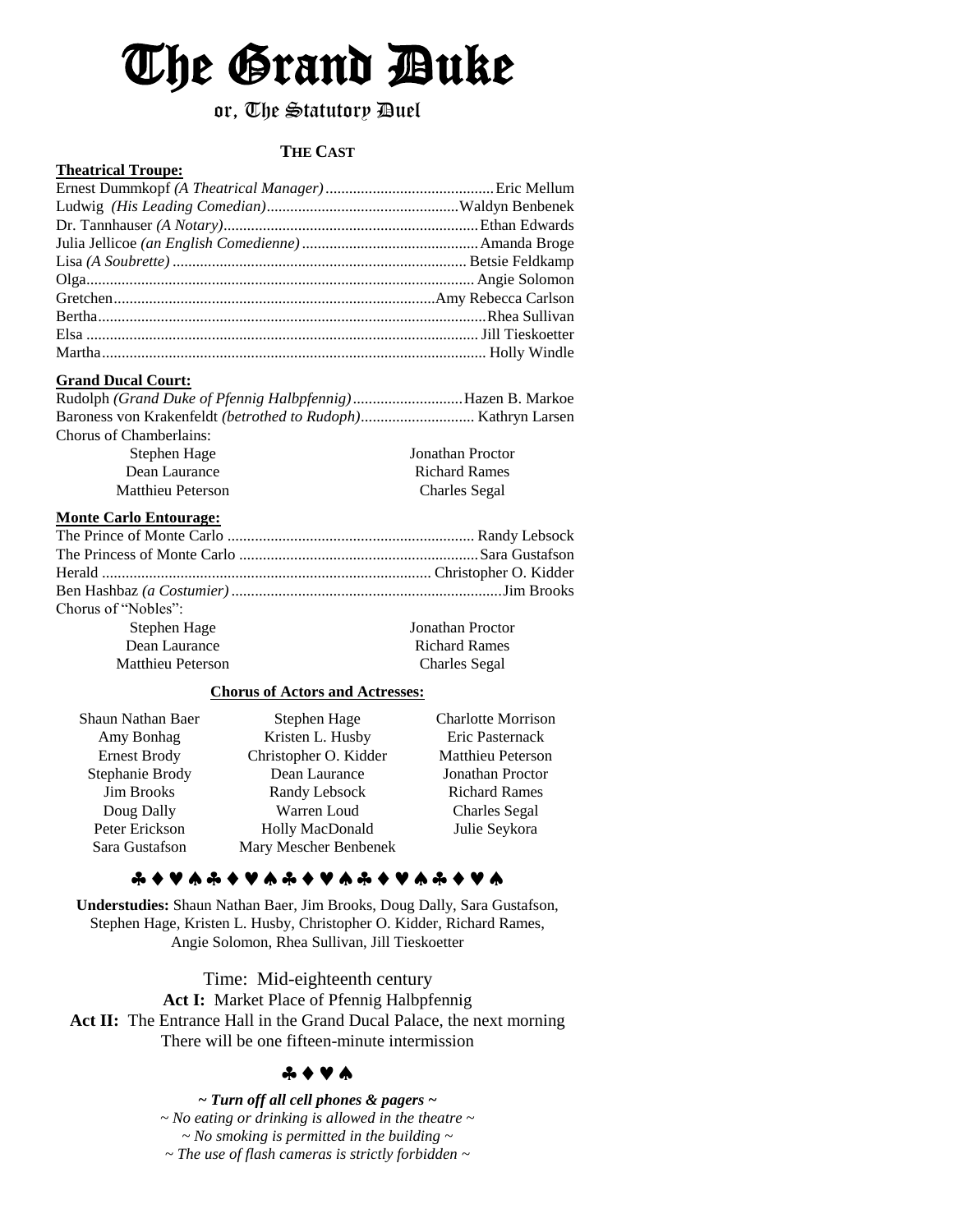### **About** *The Grand Duke*

*The Grand Duke* was the final collaboration of Gilbert and Sullivan, and met with less than favorable reviews when it opened on March 7, 1896. Gilbert and Sullivan usually "fine-tuned" their operas after their first performance, dropping numbers, tightening dialogue, sometimes rewriting sections. This did not happen with *The Grand Duke*. The D'Oyly Carte company never revived the show, and it was seldom performed. When our company produced it in 1991, we decided to make some revisions, as the creators might have done, had they been on speaking terms. This time, we have also incorporated an extra song in Act II, borrowed from *Utopia, Limited* (another late Gilbert and Sullivan opera) showing the Notary, Ernest, and Rudolph planning a counter-revolution.

#### **Synopsis**

Act I: A theatrical company in the Grand Duchy of Pfennig Halbpfennig is celebrating the upcoming wedding of Ludwig and Lisa, two of their members. The company is also plotting to overthrow the Grand Duke (Rudolph) and place their manager, Ernest, on the throne. (The conspirators' secret sign is the eating of a sausage roll.) As the court positions are to be filled according to standing in the company, leading lady Julia Jellicoe would be the Grand Duchess.

After Ludwig carelessly discloses their plot to the Grand Duke's detective, the Notary proposes a "Statutory Duel" in order to avert disaster. Ludwig and Ernest are to "duel" with cards, the loser becoming legally dead (only until the law expires the next day). The winner will denounce the loser as the plot's instigator and receive a pardon. Ernest loses, and Ludwig goes to find the Grand Duke.

Grand Duke Rudolph, meanwhile, busy planning his wedding to the Baroness von Krakenfeldt, has just learned about the plot against him. Ludwig decides on a new strategy to take advantage of Rudolph's panic. He offers to relieve Rudolph of the danger by winning a rigged "statutory duel" and taking his place during the coup. They summon the people to see their duel, and Rudolph leaves thinking to return when the law expires the next day. Ludwig, however, revives the law for another century!

Julia points out that she is now forced to wed Ludwig in order to take on her leading role as Grand Duchess. Lisa, Ludwig's fiancée, leaves in tears as the new Grand Duke's entourage prepare to don their *Troilus and Cressida* costumes as suitable court attire.

Act II: The Greek motif is evident in Ludwig's court when the Baroness arrives for her wedding with Grand Duke Rudolph. Somewhat dismayed to learn of Rudolph's "death," she explains that Ludwig has to take on all of the Grand Duke's obligations and marry her.

The complex plot takes yet another turn when the Princess of Monte Carlo shows up with her father and a band of hired "nobles." It seems she was betrothed in infancy to the Grand Duke Rudolph, and her father has finally obtained money enough to pay off his debts and bring her here just before the betrothal arrangement expires at 3:00. (His money came from roulette, as he explains with a song partly in French.) The claim of the Princess supersedes that of the Baroness, and she is about to marry the bewildered Ludwig when the real Grand Duke appears (with Ernest and the Notary) with some news which quickly resolves the tangled relationships.

> This production of *The Grand Duke* is dedicated to the memory of long-time company members Roger Evans and Jim Streich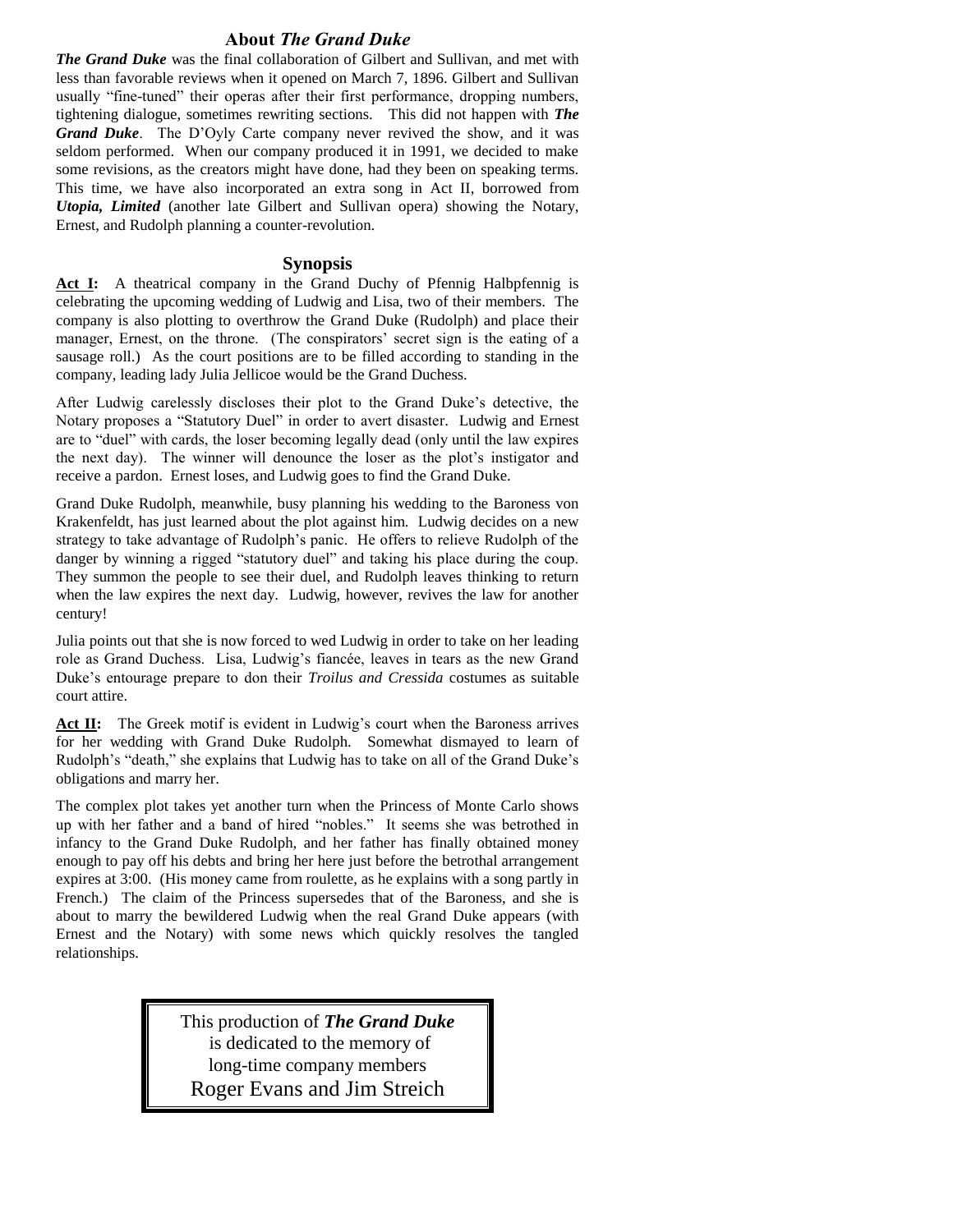#### **PRODUCTION STAFF**

| Assistant Stage Managers Peggie Kennedy, Jennifer Anne McDermott         |
|--------------------------------------------------------------------------|
|                                                                          |
| Samantha Bostwick, Dan Hollinger, Phyllis Lam                            |
| Bob Hunter, Bob Johanneck, Scott Sandberg                                |
| David Seykora, Fredrick Walsh, and cast members                          |
|                                                                          |
|                                                                          |
|                                                                          |
|                                                                          |
| Vicky Hinrichs, Carol Sandberg, Evelyne Weinberg,                        |
| Claire Zawa, & cast members                                              |
|                                                                          |
| Spotlight Operators  Samantha Bostwick, Lisa Horton, Anne Marie Peterson |
|                                                                          |
|                                                                          |
| Lobby Display & Photography  Wendy Evans, Sara Gustafson, Stephen Hage   |
|                                                                          |
|                                                                          |
|                                                                          |
|                                                                          |
| Grand Duke Revision Committee  Wendy Evans, Stephen Hage, Deedy Jensen   |
| Stephen B. Sullivan, Holly Windle                                        |

# *The Board:*

### **ORCHESTRA**

| Amy Atzel, Will Bartruff, Greg Bastien, Nancy Birth                             |
|---------------------------------------------------------------------------------|
| Jane Broeckert, Joe Burling, Jacqui Danner, Joe Dolson                          |
| Debbie Feinwachs, Mary Heimerman, Dana Killam                                   |
| Pat McCarthy, Linda Ruetz, Dan Sadoff, John Weingart                            |
|                                                                                 |
| CelloCoral Bastien, Paul Clark, John Dunham, Karen Rognsvoog                    |
|                                                                                 |
|                                                                                 |
|                                                                                 |
|                                                                                 |
| Bassoon Debbie Clapp, Heather Clark, Neva LaVeer, Holly Leighton                |
| Maggie Rotach, Rebecca Totzke, Tim Wells                                        |
| Horn  Michael Engh, Judy Heimerman, Jeffrey Ohlmann, Bob Spector                |
|                                                                                 |
| TromboneNathanael Engh, Greg Michnay, Greg Onstad, Lawrence Perry               |
|                                                                                 |
| Rehearsal Pianists  Lawrence Henry, Steven Norquist, Jan Scovill, Jean Van Heel |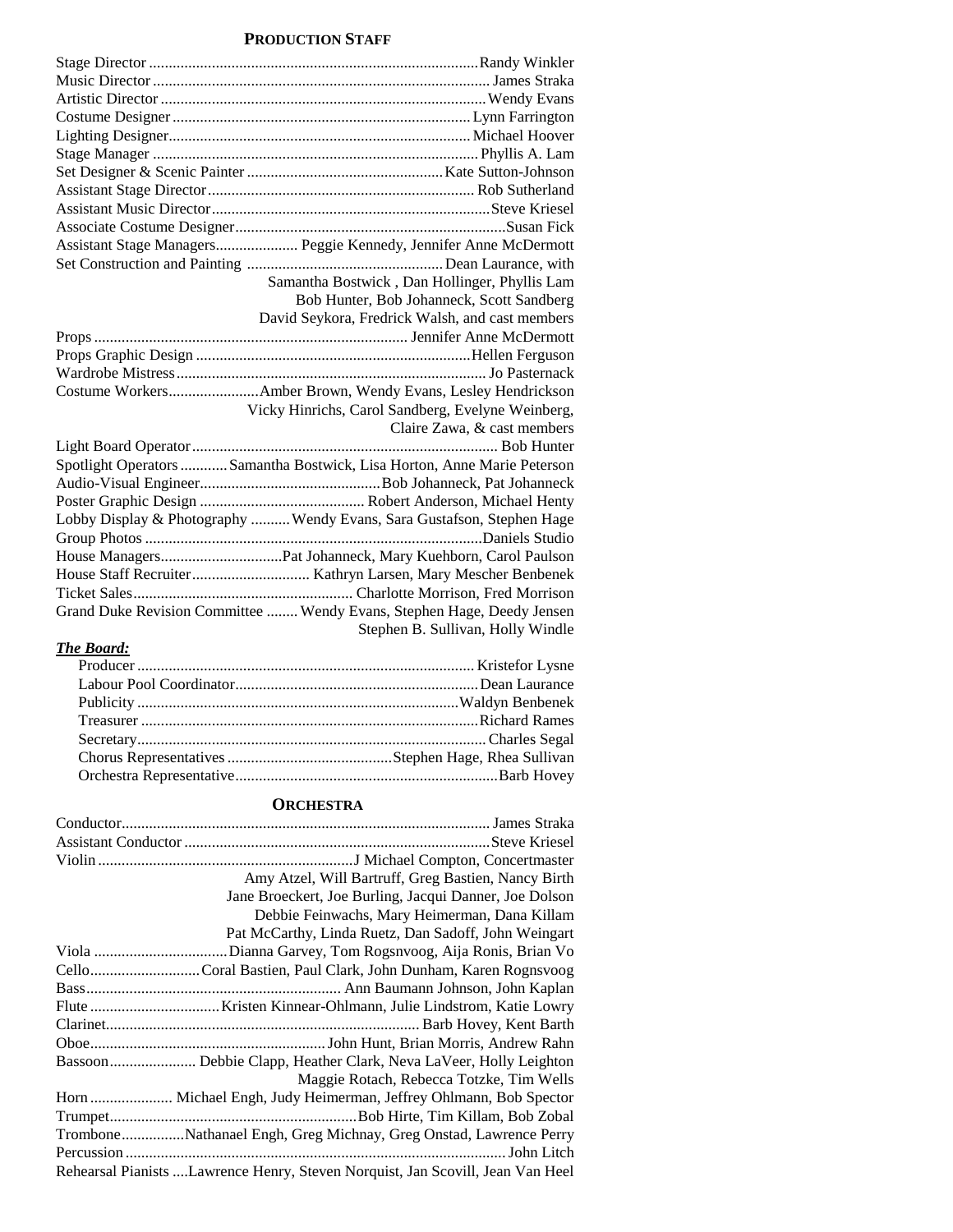# **GLOSSARY** *(in order of occurrence)*

# **Act I :**

*Pfennig Halbpfennig* - Literally, penny half-penny. Tuppenny ha'penny is British slang for anything inferior and trivial. *Comedian/Comédienne* - terms used to refer to actors (not necessarily comic ones) *Soubrette* - an actress who plays the young and saucy roles. **quite a dashing** *sposo* - Italian for male spouse **But it's** *bilious* **on the whole** - upsetting to the liver *D will attempt to "square the press"* - Bribe a reviewer *F claims all hoydens* - roles of spirited, tomboyish girls **like** *turtle* **her first love confessing** - turtle-dove *what folly fell* - what dreadful folly *castle gibbet* - gallows **may not fight with** *falchions* **bright** - sword, esp. a broad curved one *orthography foregoes her spells* - a pun about bending the rules of spelling *ipso facto* - Latin for "by the very act" (that is automatically) **King's evidence** - evidence provided by an accused person about his alleged partners in crime (like State's evidence) **compromising** *bonhomie* - French word for geniality **as o'er our** *penny roll* **we sing** - a cheap type of bread **rich** *mock turtle,* **thick and clear** - namely a soup (also cheap) *two-shilling gloves* - even these are expensive by the Duke and Baroness's standards *Waterbury watches* - cheap watches made in Waterbury, Connecticut *give this man his gruel* - make him take his punishment **this** *plebian* **man of** *shoddy* - "plebian" means "of the masses" and "shoddy" is a kind of inferior woolen cloth **when two** *doughty* **heroes thunder** - valiant *verbum sat.* - more legal language from the Notary; this is an abbreviation for a Latin phrase meaning a word to the wise is sufficient (*verbum sat sapienti*) **I'm not an** *ascetic* - one who denies himself the creature comforts *the jolly jinks* - merry-making (as in "high jinks") *as merry as a grig* - A phrase that may mean "as merry as a cricket" (and just how merry is that?) or "grig" may be a corruption of "Greek," making this a reference to *Troilus and Cressida* where a character is called "a merry Greek indeed." **Act II :**  *Eloia!* **and** *Opoponax!* - Fake Greek-sounding exclamations. Opoponax from the Greek for "all-healing", was medicinal plant, and in Gilbert's day, trade name of a line of perfumes **I'll pay 'em (if they'll back me) all in** *oboloi* **and** *drachmae* - Greek coins **with a** *dithyrambic* **lecture** - in the style of a boisterous Greek hymn to Dionysus **in the period Socratic, every dining room was** *Attic* - that is, from Attica, a region in eastern Greece (where Athens is) *periphrastic methods spurning* - rejecting long-winded methods **steady** *"cram"* - the way students often prepare for an exam *Mrs. Grundy* - a character mentioned in an 18th century play, now used as a symbol of prudish British propriety **dress of** *Coan silk* - silk from the Greek isle of Cos *hoity-toity vixenish viragoes* - snooty, ill-tempered, overbearing women *ingenue* - the role of sweet, naive young thing **hard as the** *millstone nether* - the nether millstone is the lower of the two millstones used to grind flour (it's quite hard) **lily-white laughing** *leman* - paramour **as sulky as a** *super* - (actor lingo) short for "supernumerary" an actor with a non-speaking part who, if not in something as jolly as G&S, might get surly *"tol the riddle lol"* - nonsense words **technical** *bogie* - a frightening apparition, although in this case only legally, not literally *magnum* **of merry champagne** - a double-sized bottle *Pommery '74* - the 1874 vintage of the fine French champagne **Come,** *bumpers,* **aye ever so many** - glasses filled to the brim **a pretty** *job-lot* **of second-hand nobles** - a group of diverse articles bought as a unit, often of inferior quality *rook the pigeon and the gull* - a bird pun about taking advantage of suckers

*Allons, encore, garçons, fillettes, vos louis d'or, etc.* - Come now, again, boys and girls, your 20-frank gold coins, etc.

**the law forbids the** *banns* - announcement of a proposed marriage

# **CONTRIBUTORS**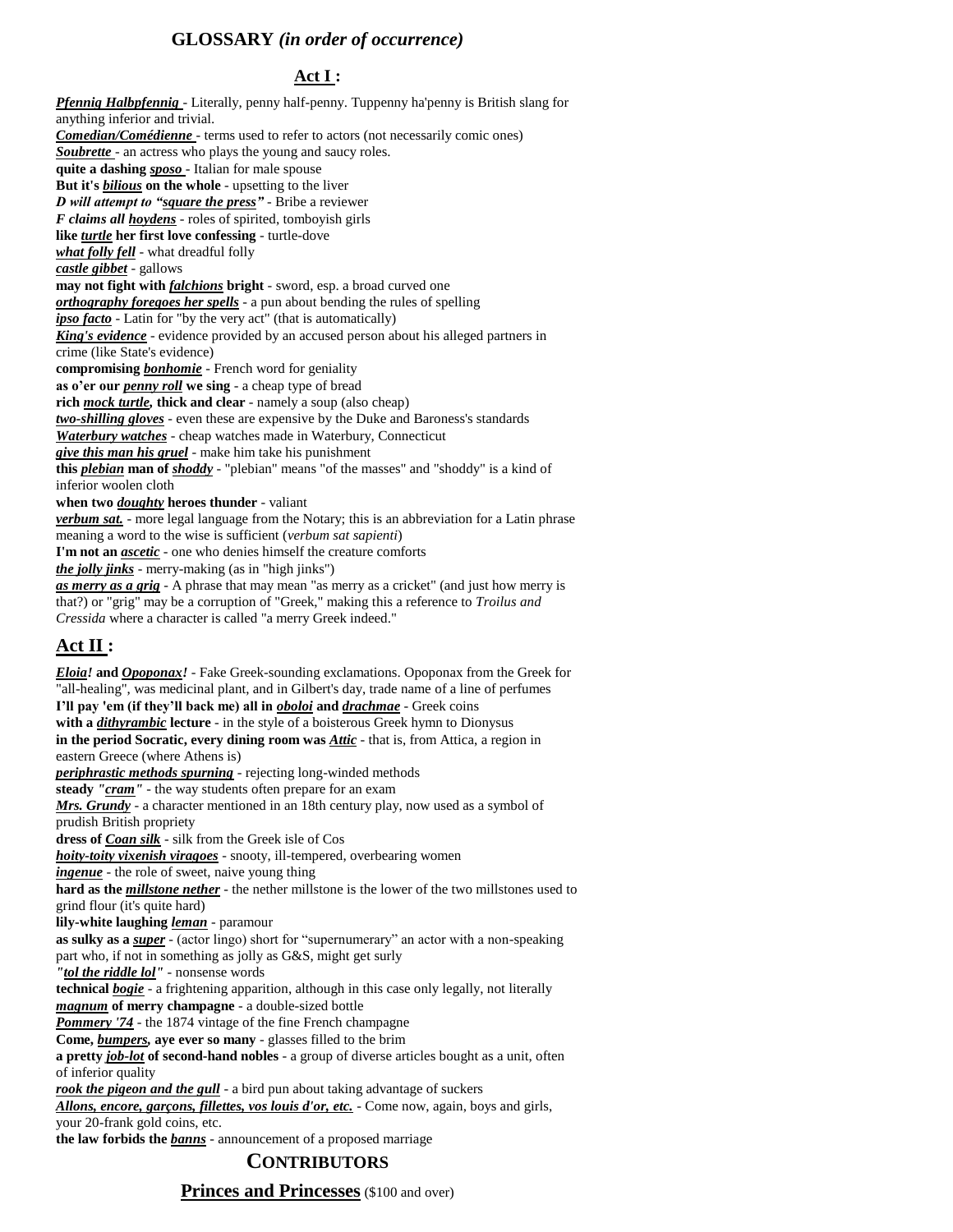Anonymous  $\triangle$  Philip Asgian  $\triangle$  Michael Dunham  $\triangle$  Gretchen & Jim Fogo  $\triangle$  Ed Grayden  $\triangle$  Mary & Steven Kennedy  $\triangle$  Jack & Geraldine King  $\triangle$  John Litch  $\triangle$  In loving memory of Elsie MillerJohn & Dianne Orbison  $\div$  Garry & Mary Ann Peterson  $\div$  R. N. Quiche  $\div$  Jim Quinn  $\cdot$  Marvin & Martha Rogers  $\cdot \cdot$  Tom & Beverly Rogers  $\cdot \cdot$  Paul & Patricia Sackett  $\cdot \cdot$ The family of Steven and Mary SchierJames Schwarz ❖ Doris Skalstad ❖ Richard Evan Stone  $\triangle$  In Memory of Jim Streich, from his family  $\triangle$  Connie Waterous

#### **Grand Dukes and Duchesses** (\$50 - \$99)

Suzanne Ammerman ❖ Nancy Baird ❖ George & Barbara Barany ❖ Marv Bookin ❖ Dean & Amy Carlson  $\div$  James Cullen  $\div$  Mary Ann Doyle  $\div$  Mark R. Ellenberger  $\div$  Robert Erikson ❖ George & Gloria Fairbanks ❖ Eric Newman & Janice GepnerCarol & Greg Gross  $\div$  Elizabeth Hawn  $\div$  David & Kris Henderson  $\div$  Jean Cameron & Robert LindeMichael Mack ❖ Dr. Merle Mark ❖ Paul Marx ❖ Riley Owens ❖ Dan & Pat Panshin ◆ Nancy & Bert Poritsky ◆ Jo Ann Rice ◆ Louise & William Rondano ◆ Joe Shaffer, M.D. ❖ Bill & Diane Sowden ❖ Brett D. Wagner ❖ Evelyne T. Weinberg

#### **Actors and Actresses (Conspirators)** (up to \$50)

Anonymous ❖ Laurann and James Anderson ❖ Mr. & Mrs. William Arndt ❖ Roger & Jane Arndt  $\triangle$  Cynthia Unowsky & Thomas Badow  $\triangle$  Benjamin & Aroti Bayman  $\triangle$  Phillip & Karen Bergem  $\triangleleft$  Helen Bergren  $\triangleleft$  Ruth Berman  $\triangleleft$  Mary & Robert Boehlke  $\triangleleft$  Dr. Charles J. Boltuck  $\triangle$  Christine D. Bremer  $\triangle$  Beth, Laurie & Terry Brooks  $\triangle$  Jeffrey R. Brown  $\triangle$ Rose Marie Bryan  $\cdot$  Robert R. Burns  $\cdot$  Ruth Cardinal  $\cdot$  Hatim Carim  $\cdot$  Ervin and Carole Christensen  $\div$  John & Carol Deters  $\div$  Frank Dowding  $\div$  Jean Eastman  $\div$  Sally J. Economon  $\div$  Eric Edwardson  $\div$  David Eggen  $\div$  Gary & Patricia Engstrand  $\div$  Elizabeth B. Erickson ❖ Leonard & Karen Erickson ❖ Rich & Judith Fine ❖ Terence Fruth ❖ Bruce Gottsche  $\div$  Arthur Gropen  $\div$  Joan Guggemos  $\div$  Barbara Hall  $\div$  Madeline & Morton Hamermesh ◆ Linda Dexter Hancher ◆ Phebe Saunders Haugen ◆ Bob & Marge Hennesy \* Richard E. Hinkie \* Del Holmes \* Dorothy E. Horst \* C. Joseph & Katherine Howard ◆ Mary Ann Huelster ◆ John & Nancy Hughes ◆ A. Joy Huss ◆ Warren Ibele ◆ Marjorie and James Jacobsen  $\triangleleft$  George Francis Kane  $\triangleleft$  Kenneth Kauffman  $\triangleleft$  Roxie & Eric King-Smith  $\triangle$  Jake Koller  $\triangle$  Tom & Shirley Kysilko  $\triangle$  Thomas Lanzatella  $\triangle$  Ralph Larson  $\triangle$ Rachel Levitt �� Lynn Lockhart �� Roderick & Joanne MacDonald �� C. Paul Martin �� Jean McCampbell ❖ Valinda McCarter ❖ Demi and John Miller ❖ Don Mittelstadt ❖ Ronald & Betty Lou Nelson  $\div$  Colleen Stucker Netzell  $\div$  Ralph B. North  $\div$  Barbara Nussbaum ❖ Pat Pennington ❖ Elsa Peterson ❖ Catherine M. Pitz ❖ Ann Pollack ❖ John & Marge Pollack  $\triangle$  Kent & Cynthia Powers  $\triangle$  Miriam Reibold  $\triangle$  Charles Frisch & Marilyn Reichman  $\div$  Sydney Rice  $\div$  Edis & Larry Risser  $\div$  Ruth Rosendahl  $\div$  Jack Ross \* Marian Rubenfeld \* Elaine Savick \* Charles Segal \* Judith Shalaby \* Leon Shaw \* William K. Sheffield  $\cdot$  Vincent Shields  $\cdot$  Pat Rosaves & Dan Sholl  $\cdot$  Doug Siems  $\cdot$  Jon Skaalen  $\div$  Glenn Skoy  $\div$  Jacquelyn & Lawrence Smith  $\div$  Stacey & David Smith  $\div$  Mike Stone ❖ Monika Stumpf ❖ Thomas E. Trisko ❖ Marcia Van Hulle ❖ Betty Wallien ❖ Lillian Wallis ❖ Richard Woellner ❖ Lorraine Zauft

#### \* ◆ A ♥

#### **ACKNOWLEDGEMENTS**

Hobart United Methodist Church, Plymouth Congregational Church, Child Garden Montessori School, Guthrie Theatre, St. Anne's Episcopal Church, St. Christopher's Episcopal Church, and for our cavorting troupe of ushers, ticket sellers, and concessionaires. Opoponax!

Since its founding in 1979 by Dick Fishel and Jim Hart, the company has produced all the Gilbert and Sullivan shows: *Trial By Jury* (1979), *Patience* (1980), *Iolanthe* (1981), *Princess Ida* (1982), *Ruddigore* (1983), *The Gondoliers* (1984), *The Mikado* (Spring 1985), *The Sorcerer* (Fall 1985), *The Pirates of Penzance* (1986), *The Yeomen of the Guard* (1987), *Utopia, Ltd.* (1988), *H.M.S. Pinafore* (1989), *Patience* (1990), *The Grand Duke* (1991),

*Iolanthe* (1992), *Princess Ida* (1993), *The Gondoliers* (1994), *Ruddigore* (1995), *The Mikado* (Spring 1996), *The Zoo* and *Trial By Jury* (Fall 1996), *The Sorcerer* (1997), *The Pirates of Penzance* (1998), *The Yeomen of the Guard* (1999), Offenbach's *Orpheus in the Underworld* (2000), *H.M.S. Pinafore* (2001), and *Patience* (2002)

We will again be joining the Minneapolis Pops Orchestra at the Lake Harriet Band Shell this summer – for *HMS Pinafore*, on July 12 & 13

In the Spring of 2004, we will present *Iolanthe*.